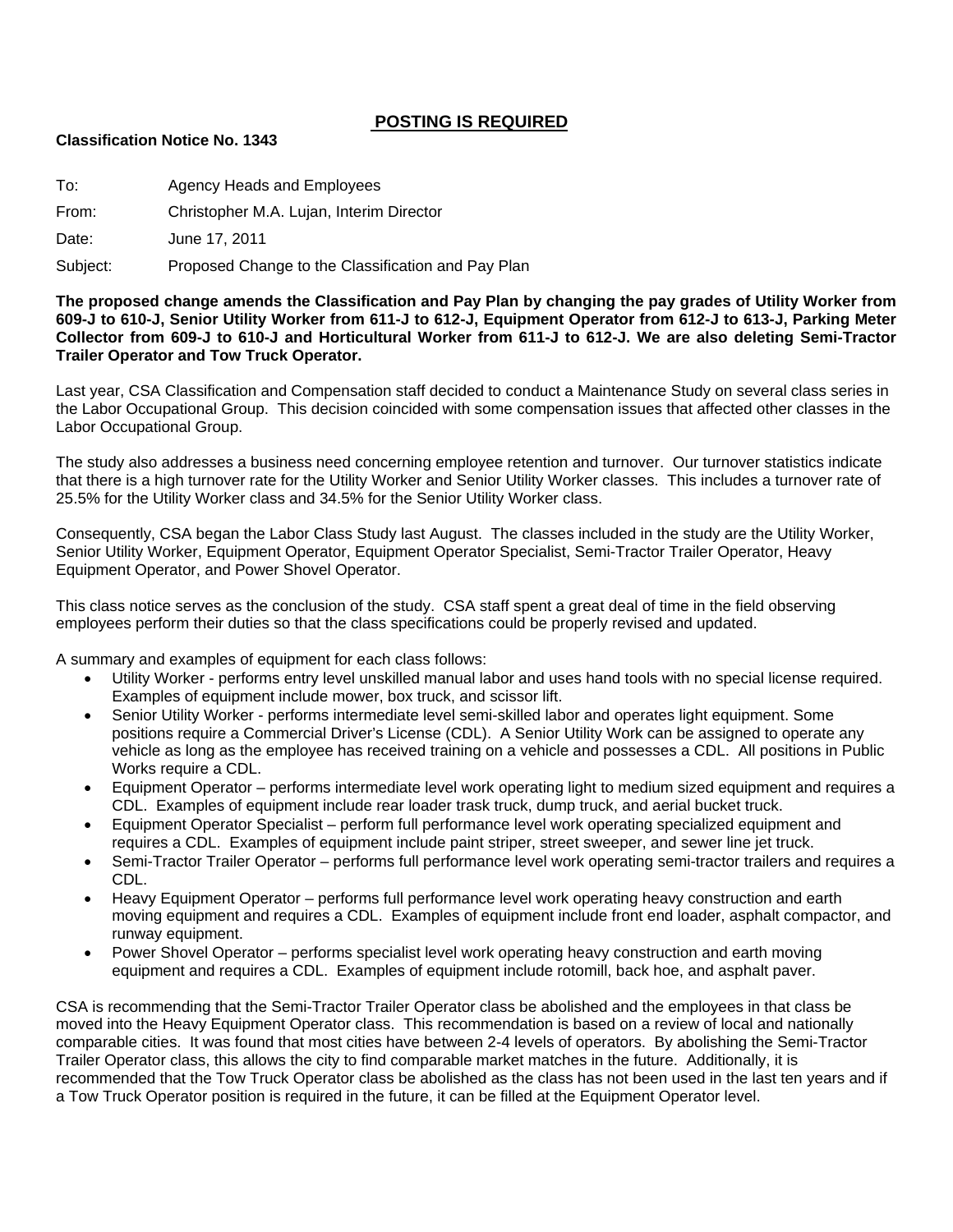Although, CSA is not recommending a title change or a pay grade change for the Equipment Operator Specialist, Heavy Equipment Operator, or Power Shovel Operator classes there will be a brief description of market data in the Pay Rationale Section.

Because the Parking Meter Collector and the Horticultural Worker classes have direct pay relationships with classes in this study, those classes will be included in the study for pay recommendations only

#### **REVISED CLASS SPECIFICATIONS & PAY GRADE CHANGES**

| <b>Job Code:</b>     | <b>Classification Title</b>  | <b>Current</b><br>Pay Grade & Range | <b>Proposed</b><br>Pay Grade & Range |
|----------------------|------------------------------|-------------------------------------|--------------------------------------|
| CJ2083/LJ2085/UJ2084 | Utility Worker               | 609 J (\$28,290 - \$41,298)         | 610 J (\$29,570 - \$43,175)          |
| CJ2084/LJ2042        | <b>Senior Utility Worker</b> | 611 J (\$30,926 - \$45,140)         | 612 J (\$32,331 - \$47,204)          |
| CJ1904               | <b>Equipment Operator</b>    | 612 J (\$32,331 - \$47,204)         | 613 J (\$33,811 - \$49,343)          |

## **PAY GRADE CHANGES ONLY**

| <b>Job Code:</b> | <b>Classification Title</b>                                   | Current<br>Pay Grade & Range                               | <b>Proposed</b><br>Pay Grade & Range                       |
|------------------|---------------------------------------------------------------|------------------------------------------------------------|------------------------------------------------------------|
| CJ1985<br>CJ1933 | <b>Parking Meter Collector</b><br><b>Horticultural Worker</b> | 609 J (\$28,290 - \$41,298)<br>611 J (\$30,926 - \$45,140) | 610 J (\$29,570 - \$43,175)<br>612 J (\$32,331 - \$47,204) |
|                  |                                                               | <b>ABOLISHMENTS</b>                                        |                                                            |

| <b>Job Code</b> | <b>Classification Title</b>   | Pay Grade |  |
|-----------------|-------------------------------|-----------|--|
| CJ2020          | Semi-Tractor Trailer Operator | 615 J     |  |
| CJ2076          | <b>Tow Truck Operator</b>     | 612 J     |  |

Per Career Service Rule 7-37 A – "If it is determined, as a result of an audit or maintenance study, that changes to the classification and pay plan are necessary, the effective date of any resulting re-allocations shall be the beginning of the first work week following approval by the Board."

The Career Service Executive Personnel Director shall provide those appointing authorities who are affected with a draft of proposed changes in the plan, and notice shall be posted on appropriate bulletin boards at least thirteen calendar days from the date of this notice.

#### **Public Notice of Changes**:

The scheduled time for the public hearing is **Thursday July 7, 2011 5:00 p.m.** in the CSA Board Room, Room 4.F.6, Webb Municipal Building, 201 West Colfax Avenue.

**Note:** Please submit any questions or comments on this proposal in writing to Bruce Backer [bruce.backer@denvergov.org,](mailto:bruce.backer@denvergov.org) Career Service Authority, in care of Alena Martinez [alena.martinez@denvergov.org](mailto:alena.martinez@denvergov.org) by 8:00 a.m. on **Friday July 1, 2011.** Please include a contact name and phone number so that we may respond directly.

If anyone wishes to be heard by the Board on this item, please call Leon Duran [leon.duran@denvergov.org](mailto:leon.duran@denvergov.org) at (720) 913-5168 no later than noon on **Tuesday July 5, 2011.**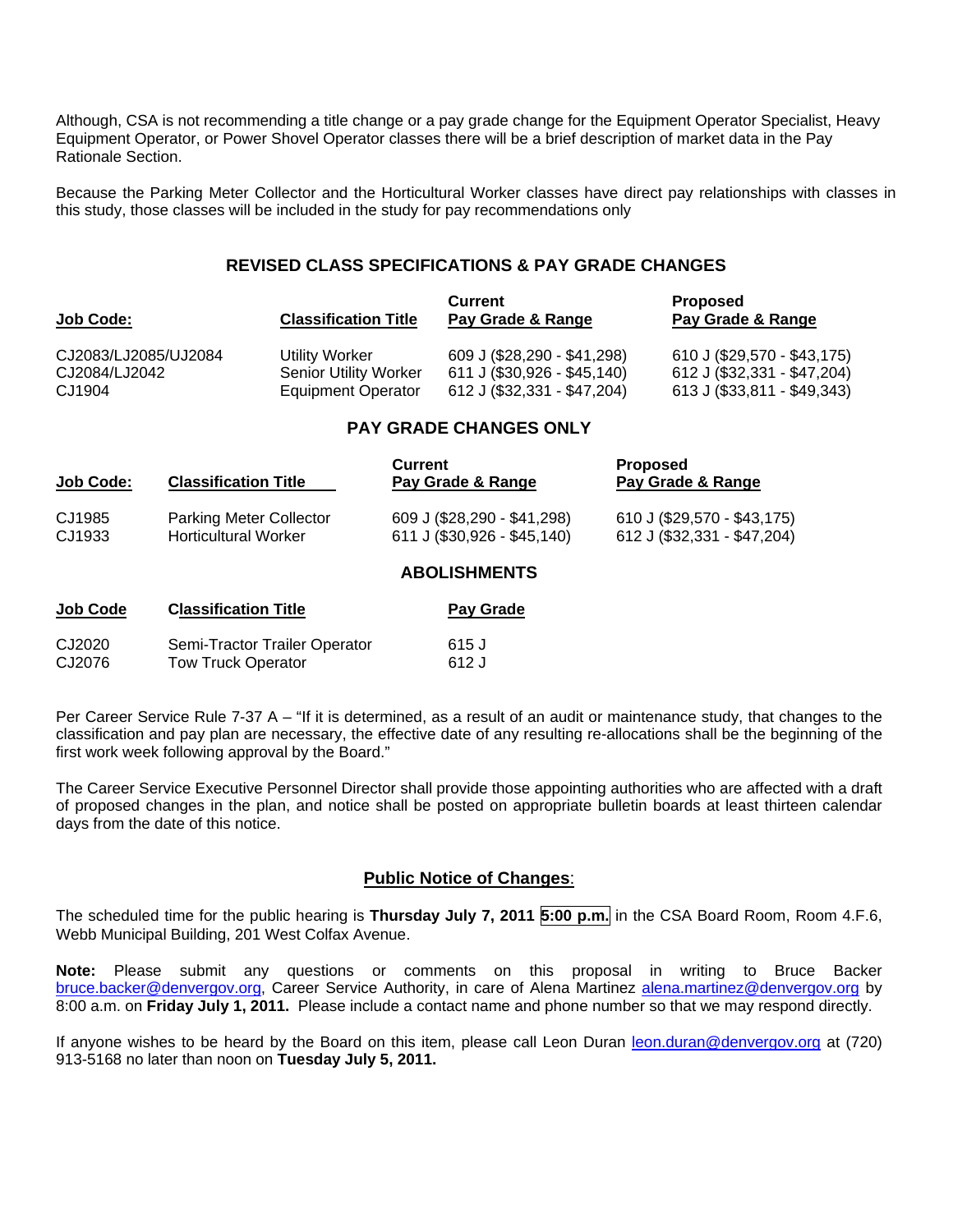

## Career Service Authority

Page 1 of 5

# Utility Worker

## **GENERAL STATEMENT OF CLASS DUTIES**

Performs a variety of unskilled, routine work and light to heavy physical labor in support of various construction, maintenance, repair, and operational functions.

## **DISTINGUISHING CHARACTERISTICS**

This class performs a variety of unskilled, routine work and light to heavy physical labor. This class is distinguished from the Senior Utility Worker that performs a variety of semi-skilled work and light to heavy physical labor in support of various construction, maintenance, repair, and operational functions. The Utility Worker is also distinguished from the Parks Seasonal Laborer that performs entry level work that provides routine seasonal labor and maintenance of parks and golf courses.

## *Guidelines, Difficulty and Decision Making Level:*

Procedures, methods, and techniques to be used are well established with options to be considered well defined. Tools, work aids, and materials to be used are specified. Work steps are demonstrated or made clear by straightforward oral instructions.

Duties assigned are primarily routine, repetitive, and restricted in intricacy with little or no discretion in how they are carried out.

## *Level of Supervision Received and Quality Review:*

Under close supervision, the employee receives training to develop skills and abilities in a specific line of work or general occupational area. Work product is subject to close, continuous inspection.

## *Interpersonal Communications and Purpose:*

Contacts with the public or employees where factual information relative to the organization or its functions is relayed and/or provides a service according to established procedures or instructions.

## *Level of Supervision Exercised:*

No supervisory duties.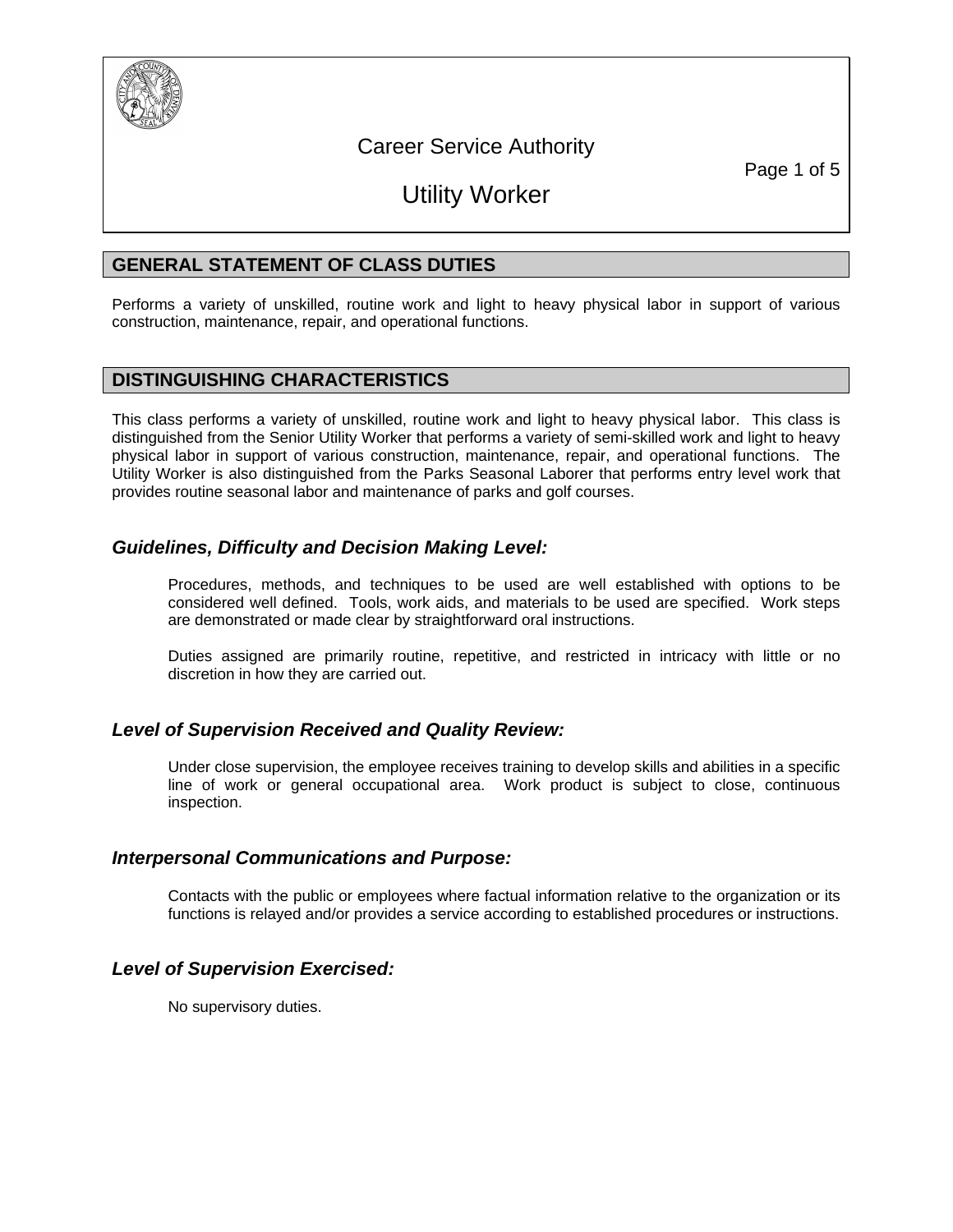#### **ESSENTIAL DUTIES**

Performs unskilled, light to heavy physical labor on a variety of construction, maintenance, and repair projects that involves physical exertion and the use of manual tools and limited use of small power operated tools.

Assists skilled trade workers by performing minor repairs to buildings and facilities including painting, plastering, carpentry, plumbing repairs, and simple elements of electrical systems such as replacing faulty switches and outlets.

Performs minor repairs to gardening and grounds equipment, vehicles, and machinery including repair or replacement of broken parts.

Operates light weight equipment powered by small engines used for maintenance, cleaning, and minor construction projects.

Performs pre-trip inspection on equipment for such things as fluid levels, leaks, condition of hoses and belts, tire pressure, brake lights, and related areas and secures, cleans and cares for all tools and equipment needed for job assignments.

Repairs dumpster lids and hooks, replaces dumpsters as needed, removes dumpsters and delivers them to a welder for more extensive repairs, and steam cleans, paints and labels dumpsters periodically throughout the year.

Places and removes barricades, cones, and other traffic control and safety devices in and around work areas.

Performs exterior maintenance duties including laying sod, fertilizing, mowing and edging fields and lawn areas, spading dirt, pruning shrubs, planting trees and shrubs, raking leaves, watering assigned areas, picking up litter, and clearing dumpster areas.

Lifts and empties heavy solid waste containers into disposal trucks, operates hydraulic compaction unit on city trash collection vehicles, and washes trucks as needed.

Assembles, moves, removes, and relocates furniture, furnishings and equipment as directed.

Observes all common safety practices associated with operating small engines, hand and power tools and other work related equipment.

By position, utilizes hand operated construction equipment such as jack-hammers, air spades, shovels, rotors, metal detectors, and air drills.

By position, performs seasonal street maintenance duties such as snow plowing, salting, sanding, and removal of ice and snow by truck.

Performs other related duties as assigned.

Any one position may not include all of the duties listed. However, the allocation of positions will be determined by the amount of time spent in performing the essential duties listed above.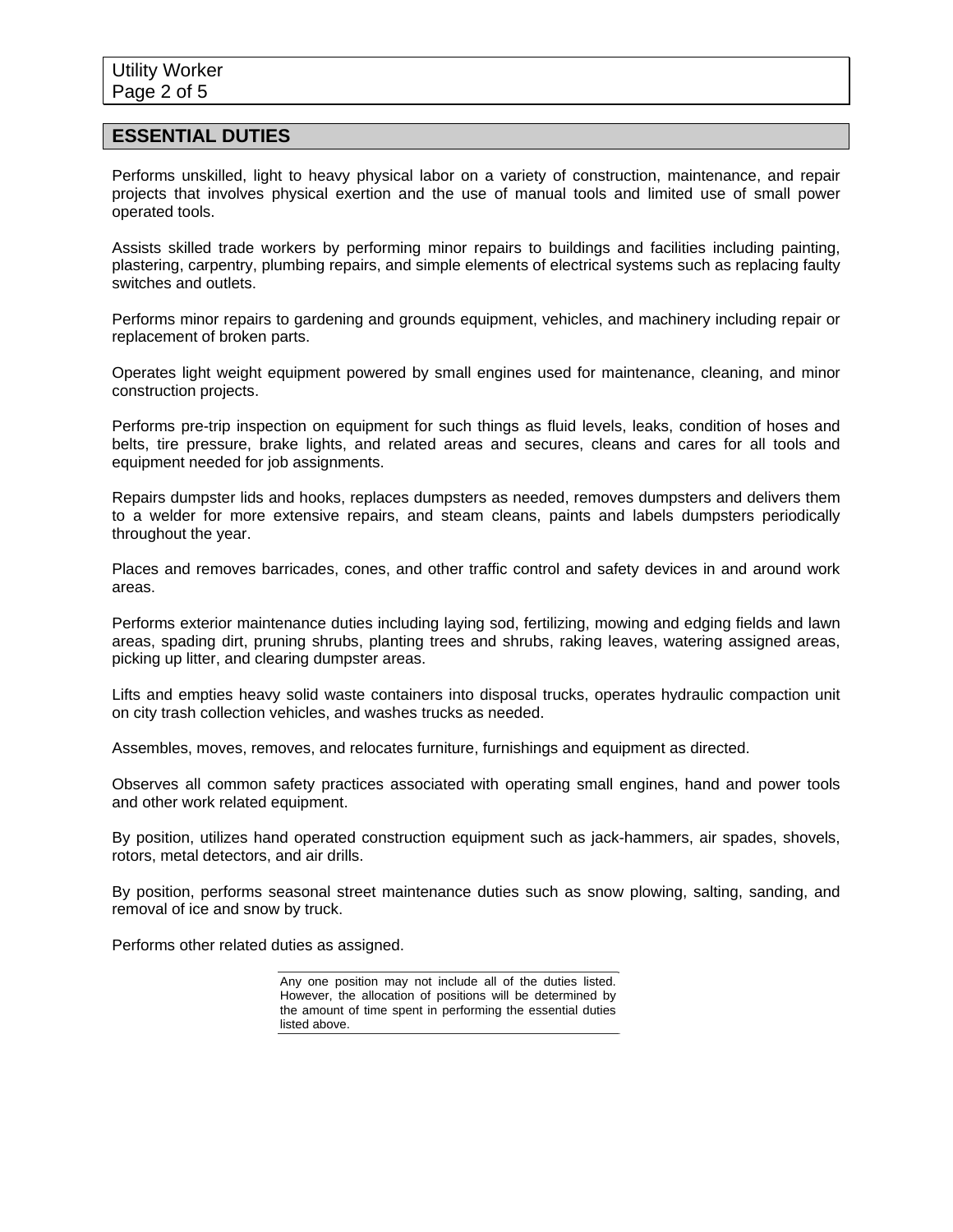### **MINIMUM QUALIFICATIONS**

## *Competencies, Knowledge, & Skills:*

- **Reading** Learns from written material by determining the main idea or essential message and recognizes correct English grammar, punctuation, and spelling.
- **Writing** Uses correct English grammar, punctuation, and spelling to communicate thoughts, ideas, information, and messages in writing.
- **Mathematical Reasoning** Understanding of basic math that will be used on the job including counting, adding, subtracting, and multiplying.
- **Oral Communication** Expresses ideas and facts to individuals or groups effectively, makes clear and convincing oral presentations, listens to others, and facilitates an open exchange of ideas.
- **Teamwork** Encourages and facilitates cooperation, pride, trust, and group identity, fosters commitment and team spirit, and works with others to achieve goals.
- **Diversity** Is sensitive to cultural diversity, race, gender, and other individual differences in the workforce.
- **Integrity/Honesty** Contributes to maintaining the integrity of the organization, displays high standards of ethical conduct, understands the impact of violating these standards on an organization, self and others, and is trustworthy.
- **Computer Systems** Utilizes a computer to enter and retrieve data.
- **Customer Service** Works and communicates with clients and customers to satisfy their expectations and is committed to quality services.
- Knowledge of safety hazards and necessary safety precautions sufficient to be able to establish safe work environment for self and others.

**Physical Demands** (Physical Demands are a general quide and specific positions will vary based on working conditions, locations, and agency/department needs)*:* 

Eye/Hand/Foot Coordination: performing work through using two or more. Repetitive Motions: making frequent movements with a part of the body. Feeling: perceiving attributes of objects by means of skin receptors. Lifting: raising or lowering an object of more than 50 pounds from one level to another. Standing: remaining on one's feet in an upright position. Sitting: remaining in the normal seated position. Climbing: ascending or descending objects usually with hands/feet. Walking: moving about on foot. Carrying: transporting an object usually by hand, arm, or shoulder. Pushing: exerting force upon an object so that the object is away. Pulling: exerting force on an object so that it is moving to the person. Balancing: maintaining body equilibrium to prevent falling over. Stooping: bending the body by bending spine at the waist. Kneeling: bending legs to come to rest on one or both knees. Crouching: bending body downward and forward by bending legs.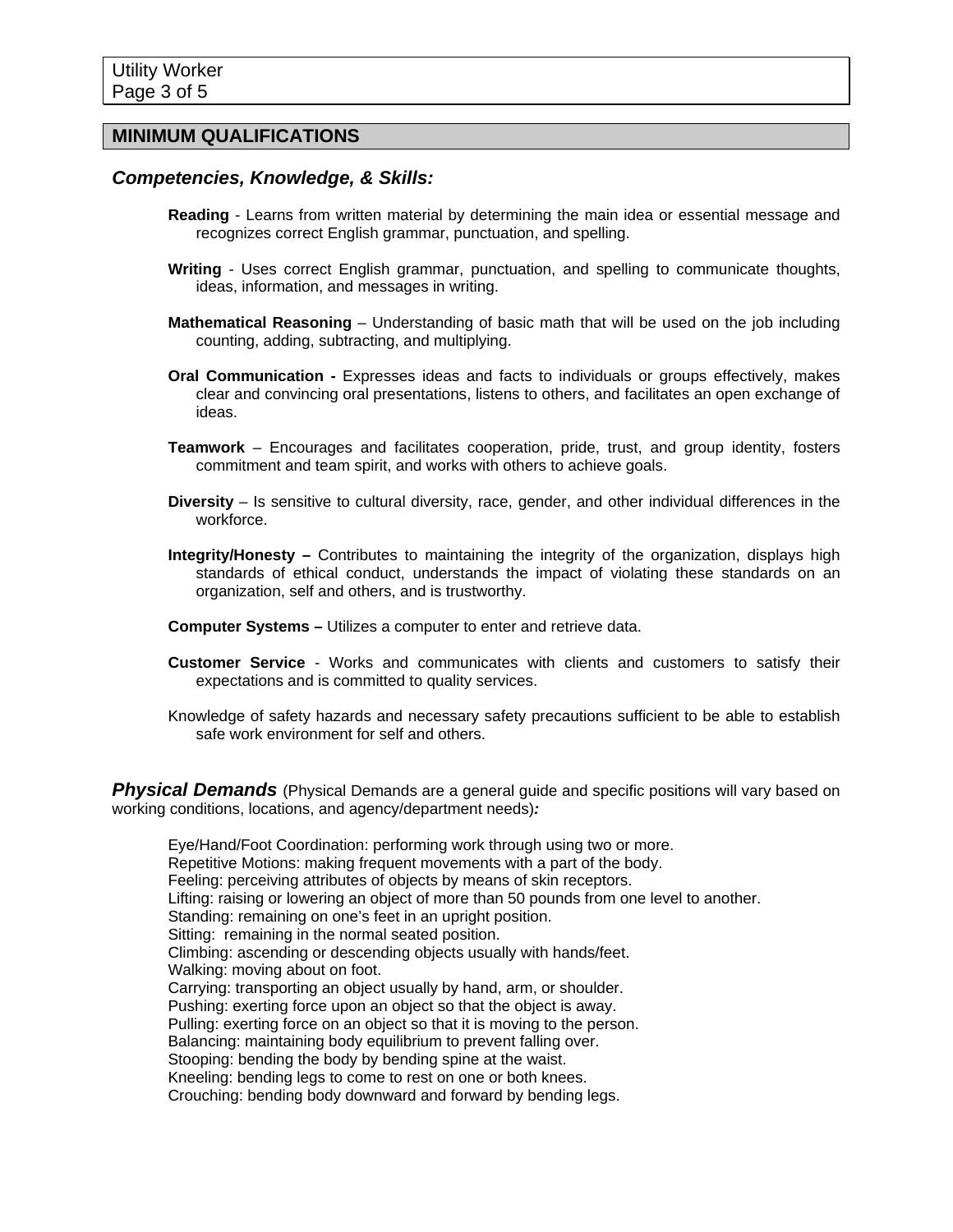Crawling: moving about on hands and knees or hands and feet. Reaching: extending the hand(s) and arm(s) in any direction. Handling: seizing, holding, grasping, or otherwise working with hands. Fingering: picking, pinching, or otherwise working with fingers. Talking: expressing or exchanging ideas by means of spoken words. Hearing: perceiving the nature of sounds by the ear. Far Acuity: ability to see clearly at 20 feet or more. Near Acuity: ability to see clearly at 20 inches or less. Depth Perception: ability to judge distance and space relationships. Field of Vision: ability to see peripherally. Accommodation: ability to adjust vision to bring objects into focus. Color Vision: ability to distinguish and identify different colors.

## *Working Environment:*

Exposure to: hazards from elector/mechanical/power equipment. Exposure to: temperature changes and variations in temperature from hot to cold. Exposure to: contact with water or other liquids. Subject to: long irregular hours. Subject to: many interruptions. Subject to: injury from moving parts of equipment Subject to: hazards from flammable and explosive gases. Subject to: works in precarious or high locations (ladders, scaffolding etc.).

## *Education Requirement:*

None.

## *Experience Requirement:*

None.

## *Licensure and/or Certification:*

By position, requires possession of a valid driver's license at the time of application. License must be kept current as a condition of employment.

## **CLASS DETAIL**

| <b>FLSA CODE:</b>        | Non-Exempt        |
|--------------------------|-------------------|
| <b>ESTABLISHED DATE:</b> | 9/16/1995         |
| <b>REVISED DATE:</b>     | x / x / x / 2011  |
| <b>REVISED BY:</b>       | Patricia Anderson |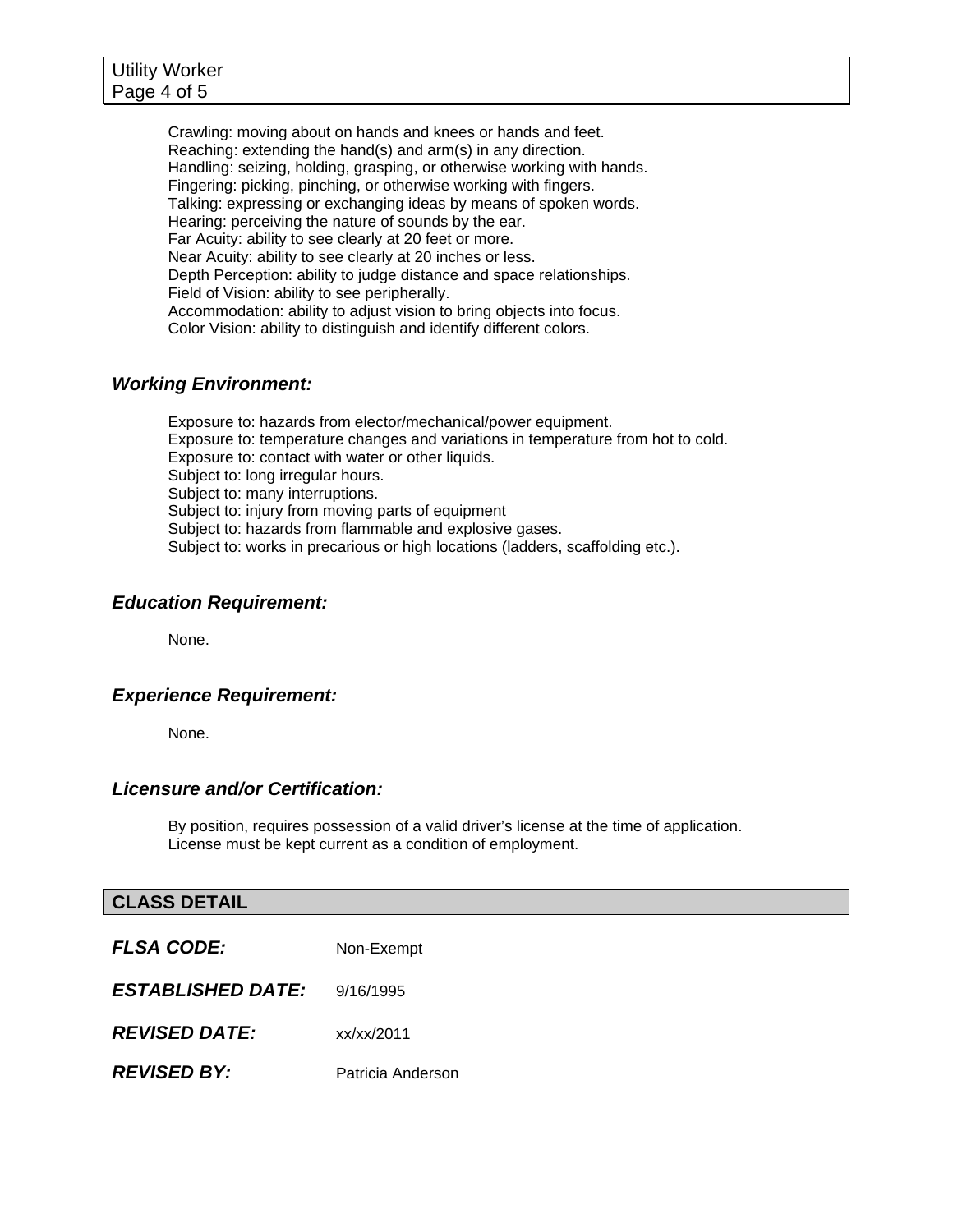| <b>Utility Worker</b><br>Page 5 of 5                                                                                    |                                    |                 |  |  |
|-------------------------------------------------------------------------------------------------------------------------|------------------------------------|-----------------|--|--|
| $\overline{a}$ $\overline{a}$ $\overline{a}$ $\overline{a}$ $\overline{a}$ $\overline{a}$ $\overline{a}$ $\overline{a}$ | $\sim$ $\sim$ $\sim$ $\sim$ $\sim$ | $\cdot$ $\cdot$ |  |  |

**CLASS HISTORY** 7/2003 - As a result of an annual classification maintenance review the class specification was revised into the new class specification format. xx/2011 - Class specification was rewritten and updated as part of the Labor Study.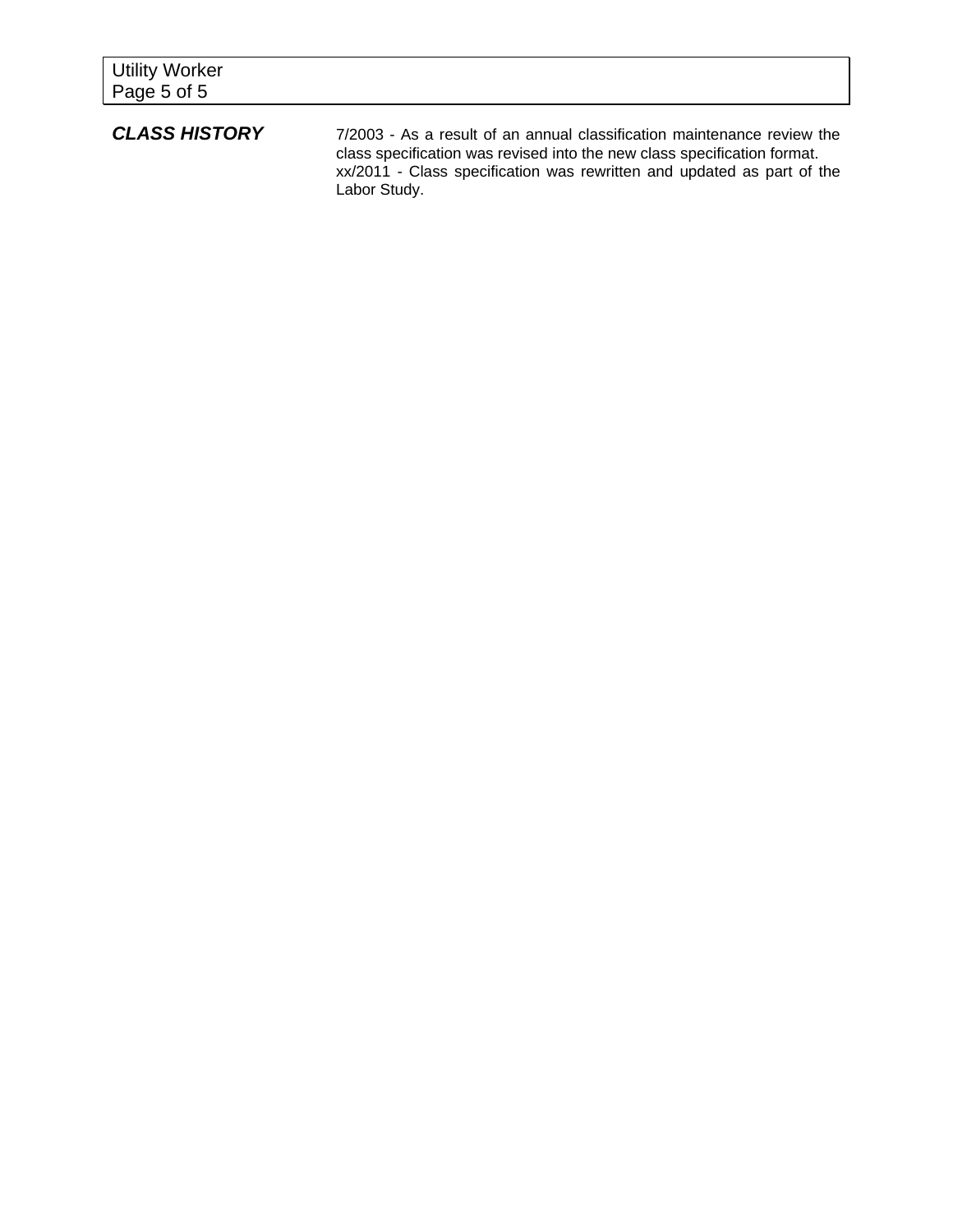

## Career Service Authority

Page 1 of 5

# Senior Utility Worker

## **GENERAL STATEMENT OF CLASS DUTIES**

Performs a variety of semi-skilled work and light to heavy physical labor in support of various construction, maintenance, repair, and operational functions.

## **DISTINGUISHING CHARACTERISTICS**

This class performs a variety of semi-skilled tasks and light to heavy physical labor. This class is distinguished from the Utility Worker that performs a variety of unskilled, routine work and light to heavy physical labor in support of various construction, maintenance, repair, and operational functions. The Senior Utility Worker is also distinguished from the Equipment Operator that operates light to medium sized equipment in the performance of a variety of construction, maintenance and other work in combination with assigned vehicle's operation or mode of function and performs light to heavy physical labor.

## *Guidelines, Difficulty and Decision Making Level:*

Guidelines are generally numerous, well established, and directly applicable to the work assignment. Work assignment and desired results are explained by general oral or written instructions.

Duties assigned are generally repetitive and restricted in scope but may be of substantial intricacy. Employee primarily applies standardized practices.

Decisions or recommendations on non-standardized situations are limited to relating organizational policies to specific cases. Problems that are not covered by guidelines or are without precedent are taken up with the supervisor.

## *Level of Supervision Received and Quality Review:*

Under normal supervision, within a standardized work situation, the employee performs duties common to the line of work without close supervision or detailed instruction. Work product is subject to continual review.

## *Interpersonal Communications and Purpose:*

Contacts with the public or employees where explanatory or interpretive information is exchanged, gathered, or presented and some degree of discretion and judgment are required within the parameters of the job function.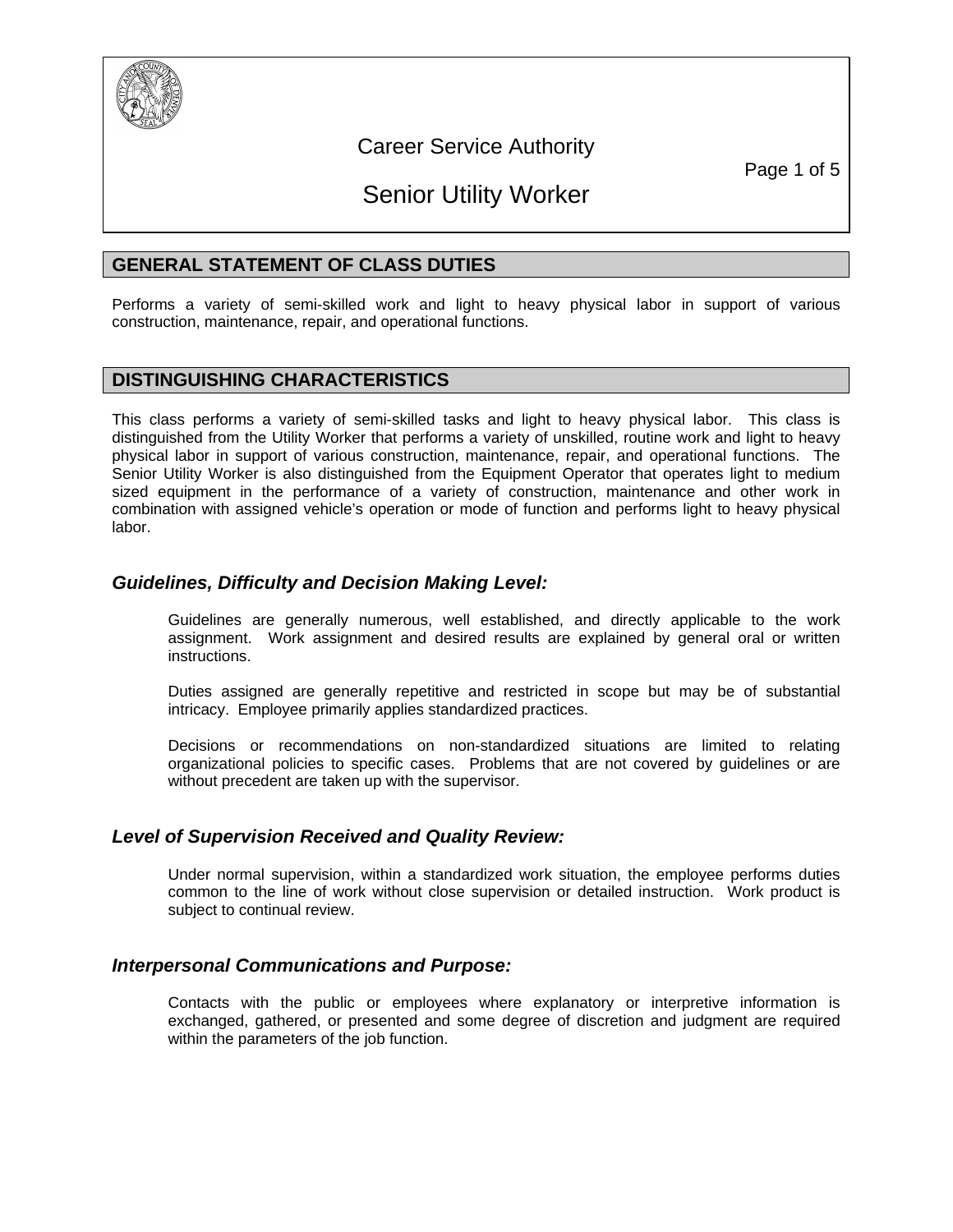### *Level of Supervision Exercised:*

By position, performs lead work.

## **ESSENTIAL DUTIES**

Performs semi-skilled and light to heavy physical labor on a variety of construction, maintenance, and repair projects that involves physical exertion and the operation of light weight motorized equipment and hand and power tools.

Operates construction equipment such as jack-hammers, air spades, shovels, rotors, metal detectors, and air drills and hand digs, excavates, shores, grades, and backfills trenches.

Operates light weight equipment powered by small engines for maintenance and minor construction projects and patches asphalt and paved areas.

Performs semi-skilled work assisting skilled trade workers maintain city infrastructure including routine repairs to buildings and facilities such as painting, plastering, roof repairs, plumbing repairs, and electrical equipment repairs.

Breaks out cement, digs out areas for new cement bases, mixes and pours cement for traffic control boxes, signal light poles, and pull boxes, and installs plastic PVC or metal piping in bases for traffic signal wiring.

Irrigates assigned areas with manual or computerized equipment and applies chemical herbicides, pesticides, and fertilizers onto lawn areas.

Performs exterior maintenance duties including mowing and aerating fields, lawn areas, and ditches, rakes leaves, clears ditches, lakes, pond, and park areas of debris, prunes shrubs, and plants bushes and trees.

Performs minor repairs on gardening and grounds equipment, vehicles, and machinery including repairs of sprinkler systems and may design and fabricate equipment and tools as needed.

Places and removes barricades, cones, and other traffic control and safety devices in and around work areas for construction and maintenance projects in accordance of with traffic regulation requirements.

Performs event set up and strike down including transporting chairs, tables, and other items.

Assembles, moves, removes, and relocates furniture, furnishings, and equipment and repairs and stores articles of furniture.

Observes all common safety practices associated with small engines and hand and power tool equipment operations.

Assists in training and checking the work of other employees on various projects.

By position, operates vehicles at a higher level of complexity on the equipment operation list and in that capacity perform pre-trip inspections on equipment for such things as fluid levels, leaks, condition of hoses and belts, tire pressure, brake lights, and related areas, secure, clean and care for all basic tools and equipment needed for job assignments, and drives vehicle to various job sites.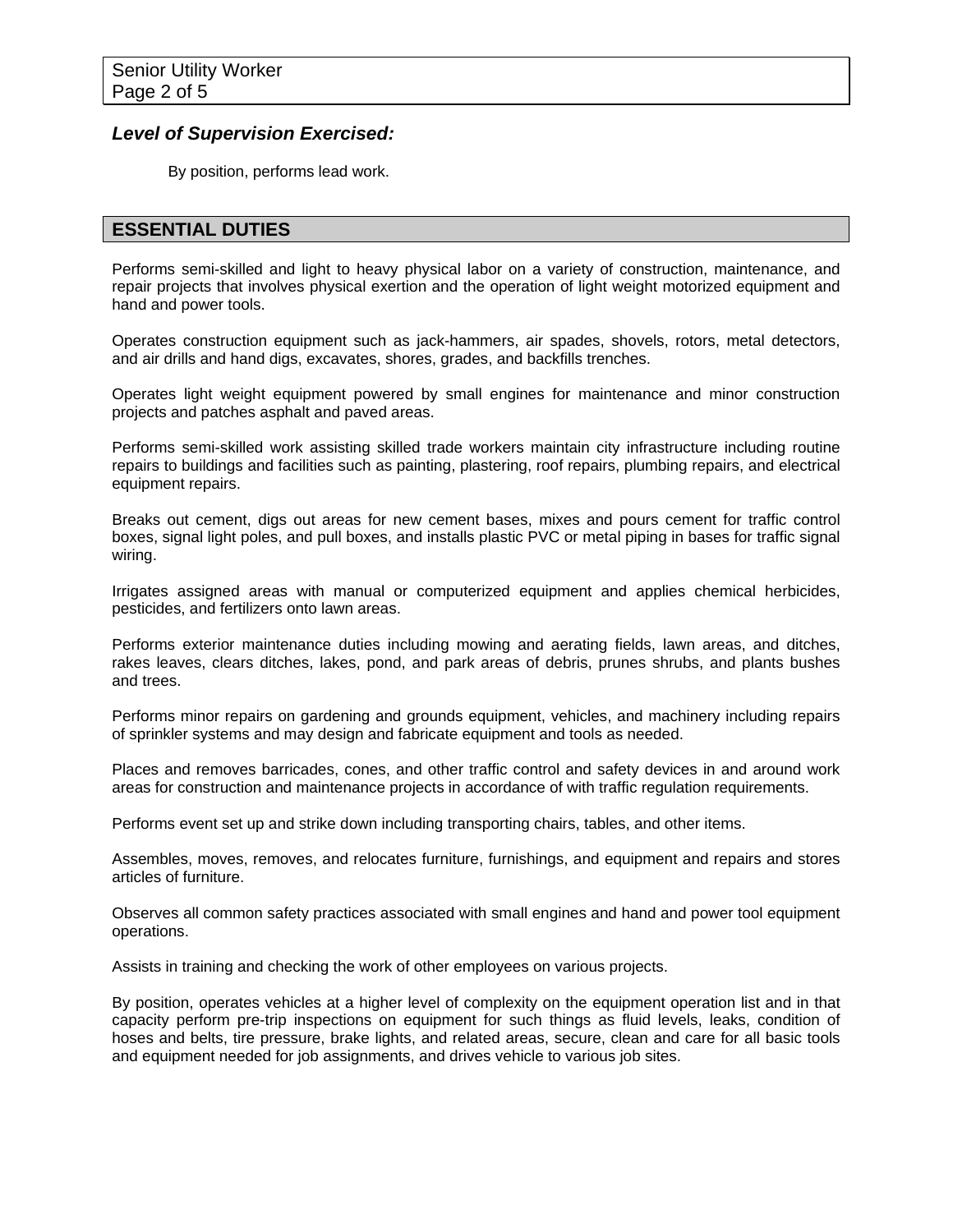By position, performs seasonal street maintenance duties such as snow plowing, salting and sanding, removing snow and ice from sidewalks, steps, seats, ramps, and parking lots and hauls ice and snow away by truck.

By position, performs duties associated with working in native and open space areas including weed control and wildlife habitat duties.

Performs other related duties as assigned.

Any one position may not include all of the duties listed. However, the allocation of positions will be determined by the amount of time spent in performing the essential duties listed above.

#### **MINIMUM QUALIFICATIONS**

#### *Competencies, Knowledge, & Skills:*

- **Building and Construction** Knowledge of materials, methods, and the appropriate tools to construct objects, structures, and buildings.
- **Vehicle Operation** Knowledge of procedures for operating motor vehicles including cars, trucks, or watercraft.
- **Reading** Learns from written material by determining the main idea or essential message and recognizes correct English grammar, punctuation, and spelling.
- **Writing** Uses correct English grammar, punctuation, and spelling to communicate thoughts, ideas, information, and messages in writing.
- **Mathematical Reasoning** Understanding of basic math that will be used on the job including counting, adding, subtracting, and multiplying.
- **Oral Communication** Expresses ideas and facts to individuals or groups effectively, makes clear and convincing oral presentations, listens to others, and facilitates an open exchange of ideas.
- **Teamwork** Encourages and facilitates cooperation, pride, trust, and group identity, fosters commitment and team spirit, and works with others to achieve goals.
- **Diversity** Is sensitive to cultural diversity, race, gender, and other individual differences in the workforce.
- **Integrity/Honesty** Contributes to maintaining the integrity of the organization, displays high standards of ethical conduct, understands the impact of violating these standards on an organization, self and others, and is trustworthy.
- **Computer Systems** Utilizes a computer to enter and retrieve data.
- **Customer Service** Works and communicates with clients and customers to satisfy their expectations and is committed to quality services.
- Knowledge of safety hazards and necessary safety precautions sufficient to be able to establish safe work environment for self and others.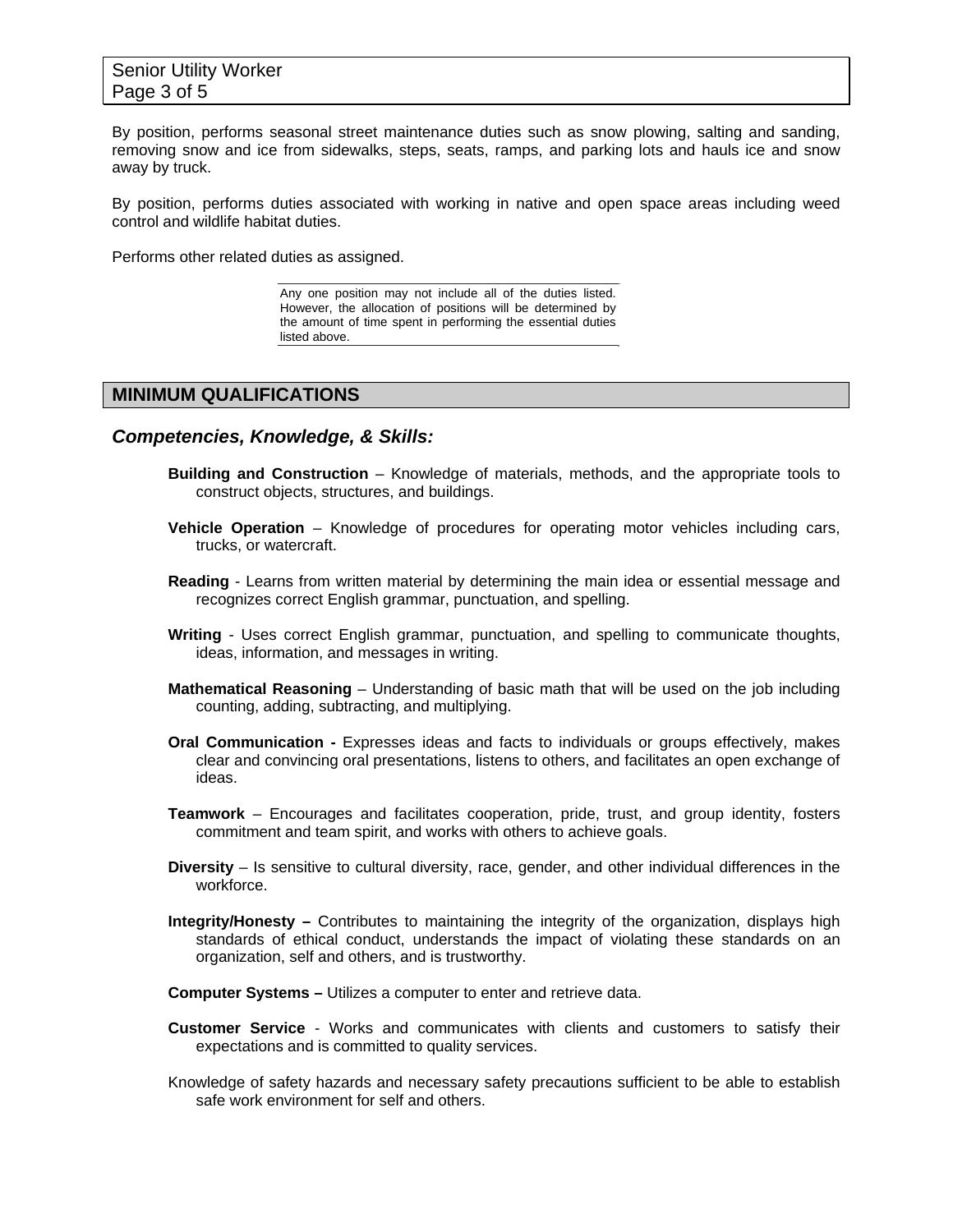**Physical Demands** (Physical Demands are a general quide and specific positions will vary based on working conditions, locations, and agency/department needs)*:* 

Eye/Hand/Foot Coordination: performing work through using two or more. Repetitive Motions: making frequent movements with a part of the body. Feeling: perceiving attributes of objects by means of skin receptors. Lifting: raising or lowering an object of more than 50 pounds from one level to another. Standing: remaining on one's feet in an upright position. Sitting: remaining in the normal seated position. Climbing: ascending or descending objects usually with hands/feet. Walking: moving about on foot. Carrying: transporting an object usually by hand, arm, or shoulder. Pushing: exerting force upon an object so that the object is away. Pulling: exerting force on an object so that it is moving to the person. Balancing: maintaining body equilibrium to prevent falling over. Stooping: bending the body by bending spine at the waist. Kneeling: bending legs to come to rest on one or both knees. Crouching: bending body downward and forward by bending legs. Crawling: moving about on hands and knees or hands and feet. Reaching: extending the hand(s) and arm(s) in any direction. Handling: seizing, holding, grasping, or otherwise working with hands. Fingering: picking, pinching, or otherwise working with fingers. Talking: expressing or exchanging ideas by means of spoken words. Hearing: perceiving the nature of sounds by the ear. Far Acuity: ability to see clearly at 20 feet or more. Near Acuity: ability to see clearly at 20 inches or less. Depth Perception: ability to judge distance and space relationships. Field of Vision: ability to see peripherally. Accommodation: ability to adjust vision to bring objects into focus. Color Vision: ability to distinguish and identify different colors.

## *Working Environment:*

Exposure to: hazards from elector/mechanical/power equipment. Exposure to: temperature changes and variations in temperature from hot to cold. Exposure to: contact with water or other liquids. Subject to: long irregular hours. Subject to: many interruptions. Subject to: injury from moving parts of equipment Subject to: hazards from flammable and explosive gases. Subject to: works in precarious or high locations (ladders, scaffolding etc.).

#### *Education Requirement:*

None.

#### *Experience Requirement:*

One year of experience performing unskilled labor work.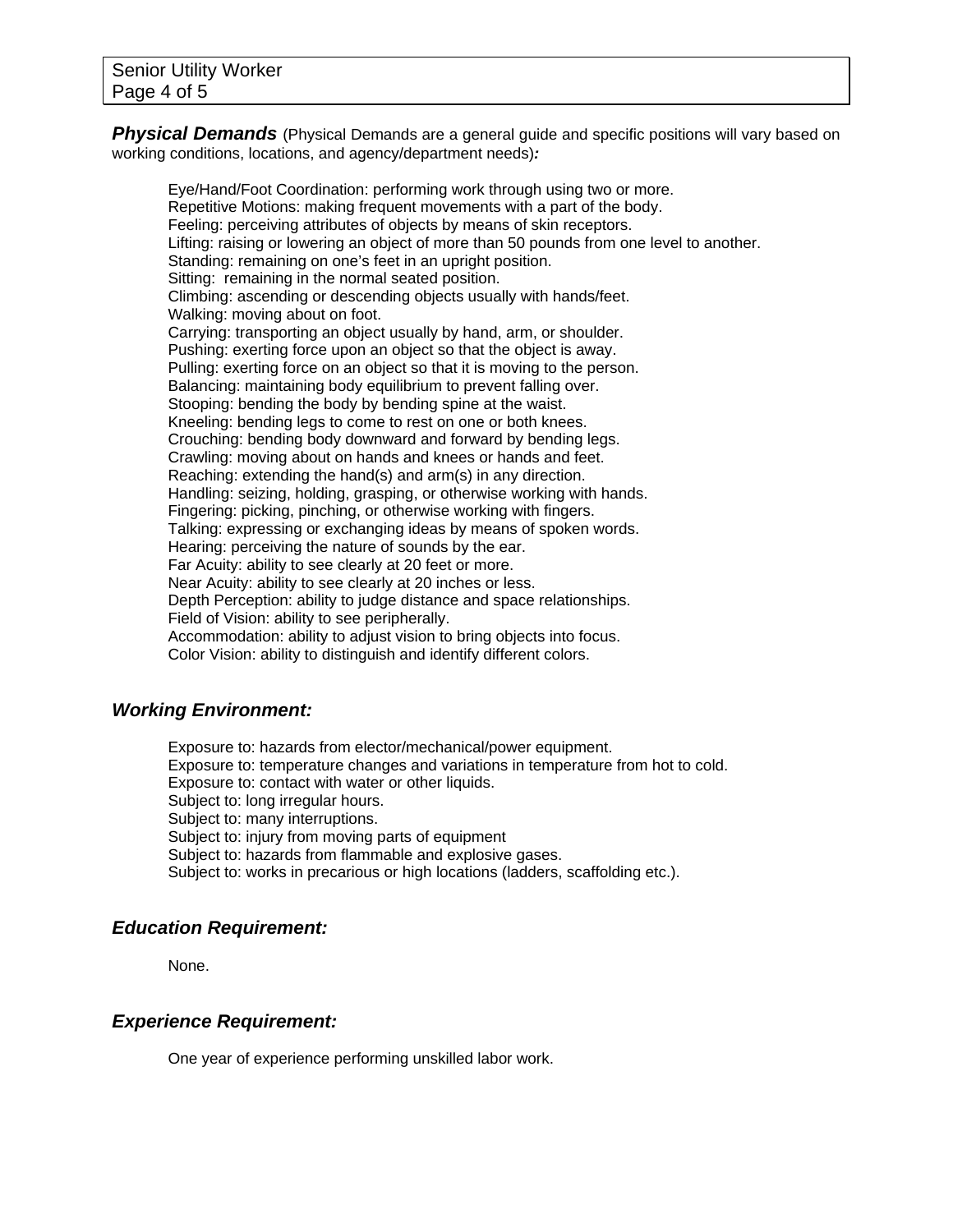## *Licensure and/or Certification:*

By position, requires a Class-B Commercial Driver's License with appropriate endorsements. By position, requires a valid driver's license. License(s) must be kept current as a condition of employment.

## **CLASS DETAIL**

| <b>FLSA CODE:</b>        | Non-Exempt                                                                                                                                                                                                                              |
|--------------------------|-----------------------------------------------------------------------------------------------------------------------------------------------------------------------------------------------------------------------------------------|
| <b>ESTABLISHED DATE:</b> | 9/16/1995                                                                                                                                                                                                                               |
| <b>REVISED DATE:</b>     | xx/xx/2011                                                                                                                                                                                                                              |
| <b>REVISED BY:</b>       | Patricia Anderson                                                                                                                                                                                                                       |
| <b>CLASS HISTORY</b>     | 7/2003 - As a result of an annual classification maintenance review,<br>class specification was placed in the new class specification format.<br>xx/2011 - Class specification was rewritten and updated as part of the<br>Labor Study. |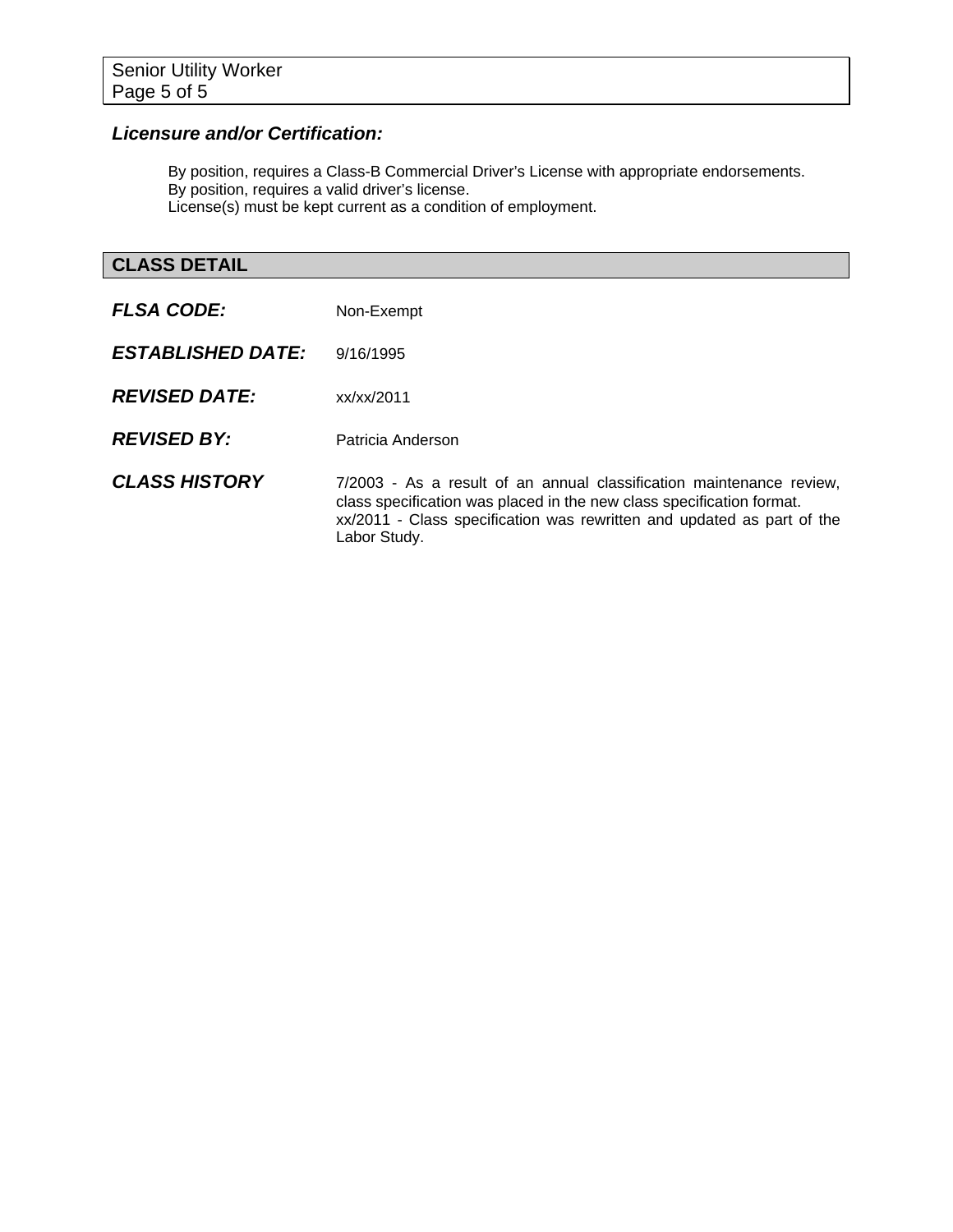

## Career Service Authority

Page 1 of 5

# Equipment Operator

## **GENERAL STATEMENT OF CLASS DUTIES**

Operates light to medium sized equipment in the performance of a variety of construction, maintenance, and other work in combination with assigned vehicle's operation or mode of function and performs light to heavy physical labor.

### **DISTINGUISHING CHARACTERISTICS**

This class is the first level of four classes in the equipment operations series. This class operates vehicles at the Equipment Operator level that is described on CSA's Equipment List and performs general laboring duties.

The General Statement of Duties for the other levels of equipment is listed below: For descriptions and level of individual pieces of equipment, please see CSA's Official Equipment List.

#### Equipment Operator

#### Equipment Operator Specialist

Operates medium sized, specialized equipment in the performance of a variety of construction, maintenance, and other work including the use of attachments designed to perform specialized tasks in combination with the vehicle's operation or mode of function and performs light to heavy physical labor.

#### Heavy Equipment Operator

Operates large, heavy industrial equipment and/or semi-tractor trailer equipment which requires a substantial degree of monitoring and/or coordination of the working attachments used in construction, earthmoving, and/or hauling heavy equipment and ground and waste materials and performs light to heavy physical labor.

#### Power Shovel Operator

Operates large, complex specialized industrial equipment in accordance with the nature of the work and the efficiency of operations in construction, earthmoving, maintenance, and/or repair and performs light to heavy physical labor.

Additionally, the Equipment Operator is distinguished from the Crew Supervisor that supervises a crew involved in the repair and maintenance of city streets, sewers, golf courses, parks, airport facilities, traffic devices, and other City facilities/infrastructure/equipment. The Equipment Operator is also distinguished from the Senior Utility Worker that performs a variety of semi-skilled work and light to heavy physical labor in support of various construction, maintenance, repair, and operational functions.

## *Guidelines, Difficulty and Decision Making Level:*

Guidelines are generally numerous, well established, and directly applicable to the work assignment. Work assignment and desired results are explained by general oral or written instructions.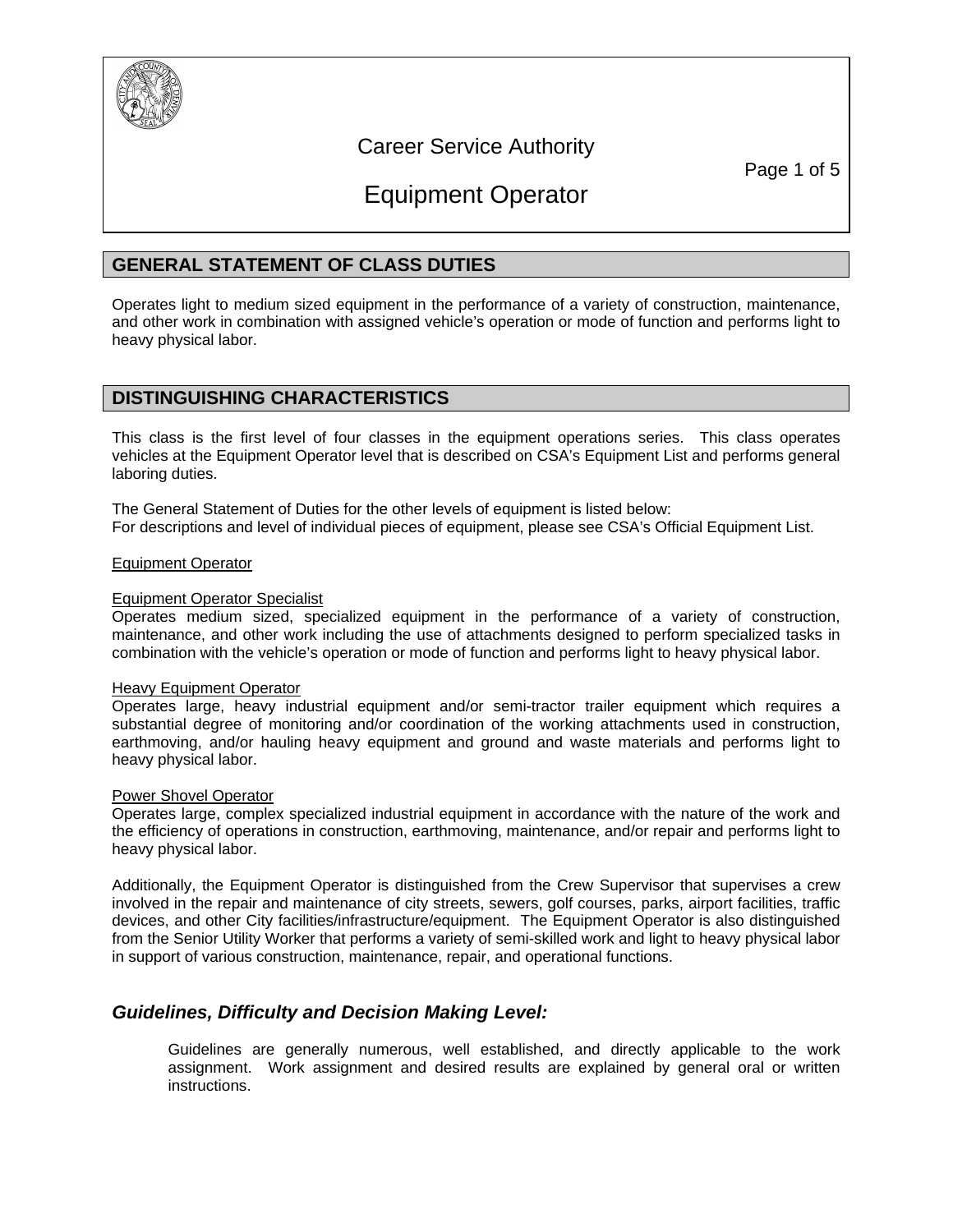Duties assigned are generally repetitive and restricted in scope but may be of substantial intricacy. Employee primarily applies standardized practices.

Decisions or recommendations on non-standardized situations are limited to relating organizational policies to specific cases. Problems that are not covered by guidelines or are without precedent are taken up with the supervisor.

#### *Level of Supervision Received and Quality Review:*

Under general supervision, the employee receives assignments and is expected to carry them through to completion with substantial independence. Work is reviewed for adherence to instructions, accuracy, completeness, and conformance to standard practice or precedent. Recurring work clearly covered by guidelines may or may not be reviewed.

#### *Interpersonal Communications and Purpose:*

Contacts with the public or employees where explanatory or interpretive information is exchanged, gathered, or presented and some degree of discretion and judgment are required within the parameters of the job function.

#### *Level of Supervision Exercised:*

By position, performs lead work.

#### **ESSENTIAL DUTIES**

Operates light to medium sized industrial equipment while performing construction, maintenance, and other work in combination with assigned vehicle's operation or mode of function and ensures the safe and efficient operation of equipment and a variety of work related tools.

Inspects vehicle for loose parts, damaged or worn tires, proper air pressure in tires, and other items affecting its safe operation and completes a pre/post trip inspection as defined by federal guidelines.

Observes on-board instruments while operating equipment and takes routine corrective action if malfunctions are indicated.

Performs manual labor in construction, maintenance, or other work related duties when not driving equipment to or operating it at the work site.

Assists in preventative maintenance of equipment by washing and servicing vehicles with water, oil, and fuel, performs basic maintenance, and makes minor running repairs.

Keeps trip records and logs, reports defects in the vehicles operations, accidents, traffic violations, or damage to the vehicle.

Responds to public inquiries in a courteous manner and provides information within the area of assignment.

By position, participates in snow removal duties.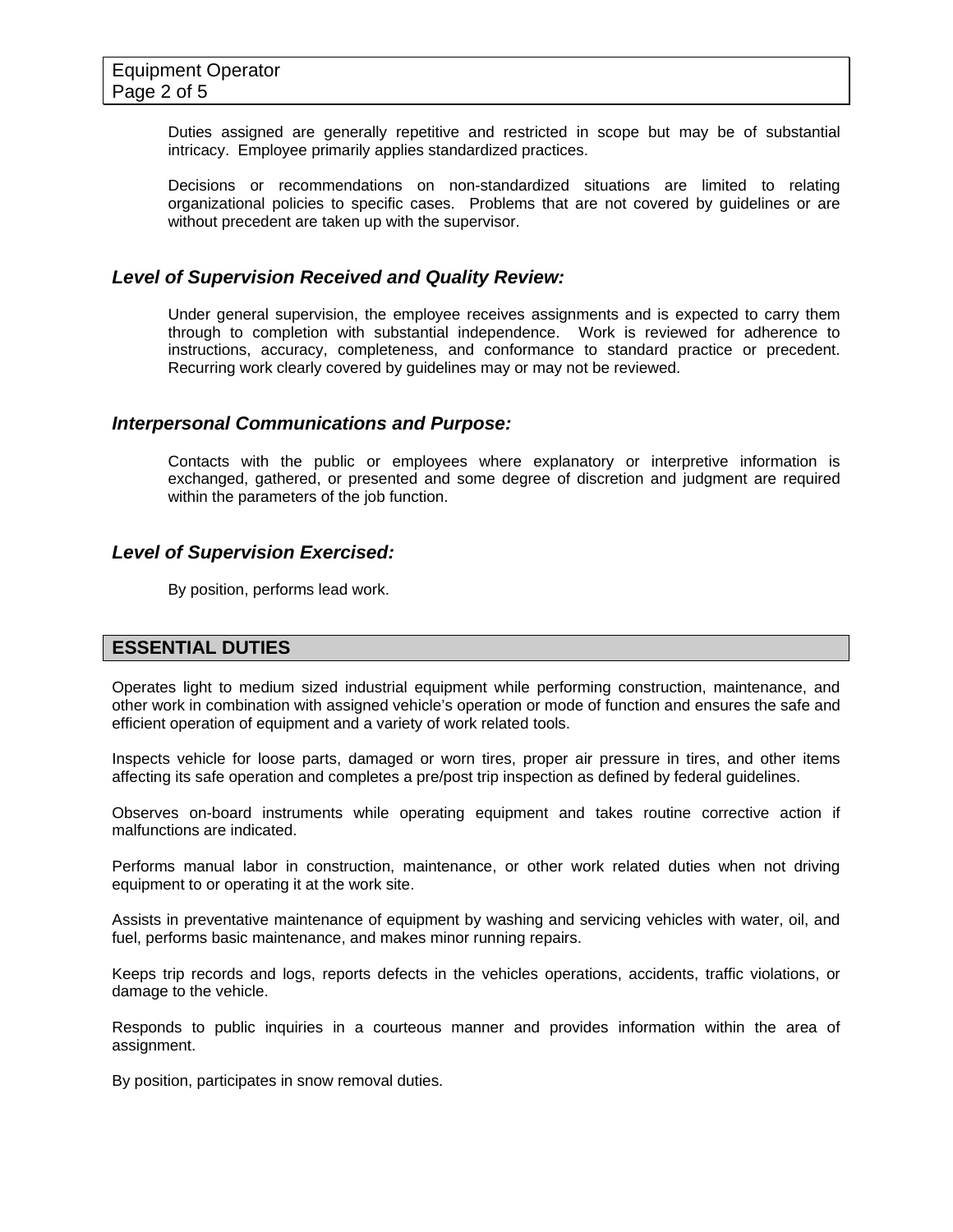Performs other related duties as assigned.

Any one position may not include all of the duties listed. However, the allocation of positions will be determined by the amount of time spent in performing the essential duties listed above.

### **MINIMUM QUALIFICATIONS**

#### *Competencies, Knowledge, & Skills:*

**Building and Construction** – Knowledge of materials, methods, and the appropriate tools to construct objects, structures, and buildings.

**Vehicle Operation** – Knowledge of procedures for operating motor vehicles including cars, trucks, or watercraft.

**Vehicle Maintenance** – Knowledge of motor vehicle engines, parts, and systems including their designs, uses, repair, and maintenance.

**Mechanical** – Knowledge of machines and tools including their designs, installation, uses, repair, and maintenance.

**Reading** - Learns from written material by determining the main idea or essential message and recognizes correct English grammar, punctuation, and spelling.

**Writing** - Uses correct English grammar, punctuation, and spelling to communicate thoughts, ideas, information, and messages in writing.

**Mathematical Reasoning** – Understanding of basic math that will be used on the job including counting, adding, subtracting, and multiplying.

**Oral Communication -** Expresses ideas and facts to individuals or groups effectively, makes clear and convincing oral presentations, listens to others, and facilitates an open exchange of ideas.

**Teamwork** – Encourages and facilitates cooperation, pride, trust, and group identity, fosters commitment and team spirit, and works with others to achieve goals.

**Diversity** – Is sensitive to cultural diversity, race, gender, and other individual differences in the workforce.

**Customer Service** - Works and communicates with clients and customers to satisfy their expectations and is committed to quality services.

Knowledge of safety hazards and necessary safety precautions sufficient to be able to establish safe work environment for self and others.

**Physical Demands** (Physical Demands are a general guide and specific positions will vary based on working conditions, locations, and agency/department needs)*:* 

Eye/Hand/Foot Coordination: performing work through using two or more. Repetitive Motions: making frequent movements with a part of the body.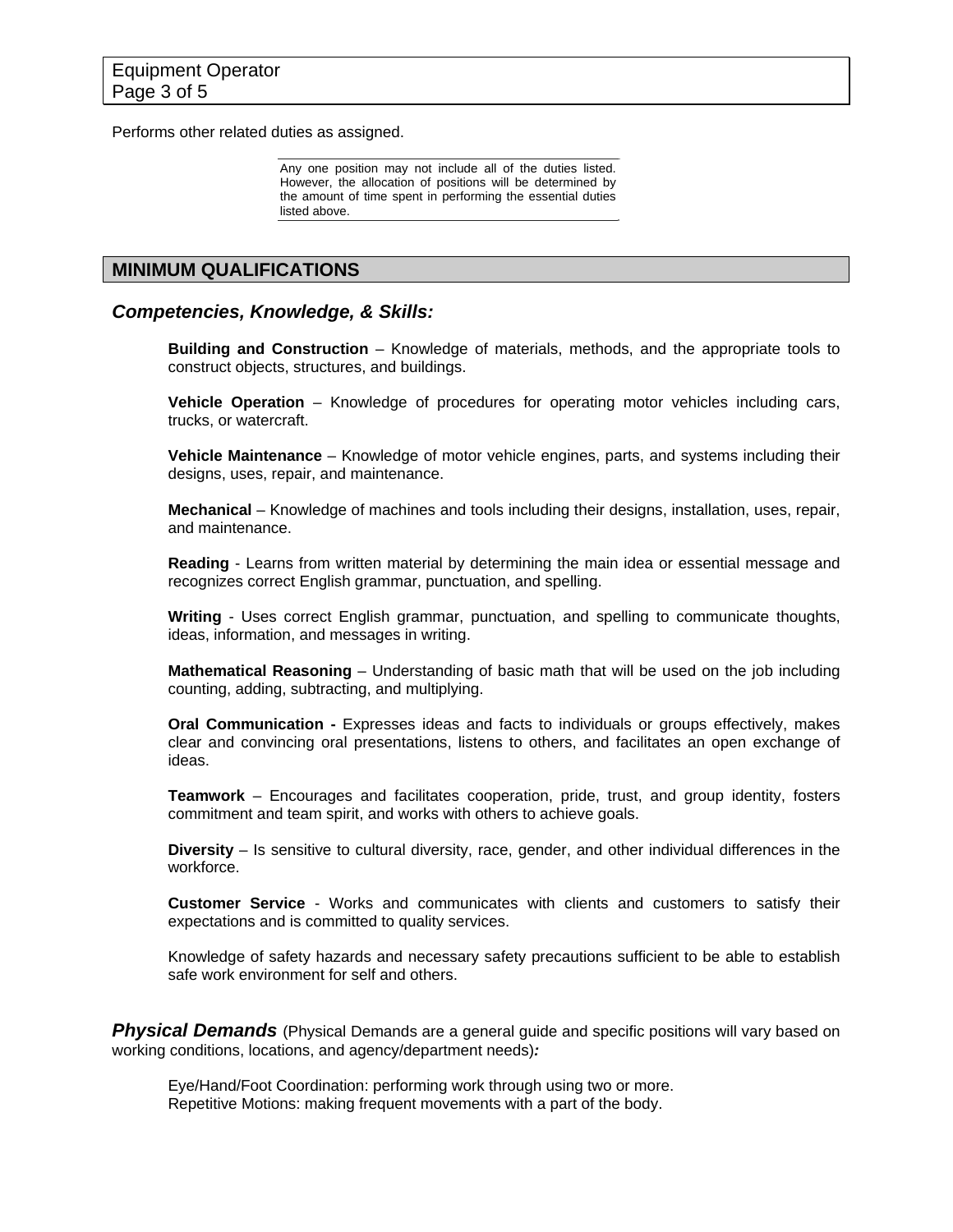Feeling: perceiving attributes of objects by means of skin receptors. Lifting: raising or lowering an object of more than 50 pounds from one level to another. Standing: remaining on one's feet in an upright position. Sitting: remaining in the normal seated position. Climbing: ascending or descending objects usually with hands/feet. Walking: moving about on foot. Carrying: transporting an object usually by hand, arm, or shoulder. Pushing: exerting force upon an object so that the object is away. Pulling: exerting force on an object so that it is moving to the person. Balancing: maintaining body equilibrium to prevent falling over. Stooping: bending the body by bending spine at the waist. Kneeling: bending legs to come to rest on one or both knees. Crouching: bending body downward and forward by bending legs. Crawling: moving about on hands and knees or hands and feet. Reaching: extending the hand(s) and arm(s) in any direction. Handling: seizing, holding, grasping, or otherwise working with hands. Fingering: picking, pinching, or otherwise working with fingers. Talking: expressing or exchanging ideas by means of spoken words. Hearing: perceiving the nature of sounds by the ear. Far Acuity: ability to see clearly at 20 feet or more. Near Acuity: ability to see clearly at 20 inches or less. Depth Perception: ability to judge distance and space relationships. Field of Vision: ability to see peripherally. Accommodation: ability to adjust vision to bring objects into focus. Color Vision: ability to distinguish and identify different colors.

### *Working Environment:*

Exposure to: hazards from elector/mechanical/power equipment. Exposure to: temperature changes and variations in temperature from hot to cold. Exposure to: contact with water or other liquids. Subject to: long irregular hours. Subject to: many interruptions. Subject to: injury from moving parts of equipment Subject to: hazards from flammable and explosive gases. Subject to: works in precarious or high locations (ladders, scaffolding etc.).

## *Education Requirement:*

Graduation from high school or possession of a GED Certificate.

## *Experience Requirement:*

Equipment Operator differential 700 hours

 Or 1 year of experience as a Senior Utility Worker in Career Service System Or

- 1 year of experience servicing equipment at the Equipment Operator level or higher Or
- 2 years of experience as a Utility Worker in the Career Service System Or
	-
- 1 year of experience operating equipment at the Equipment Operator level or higher